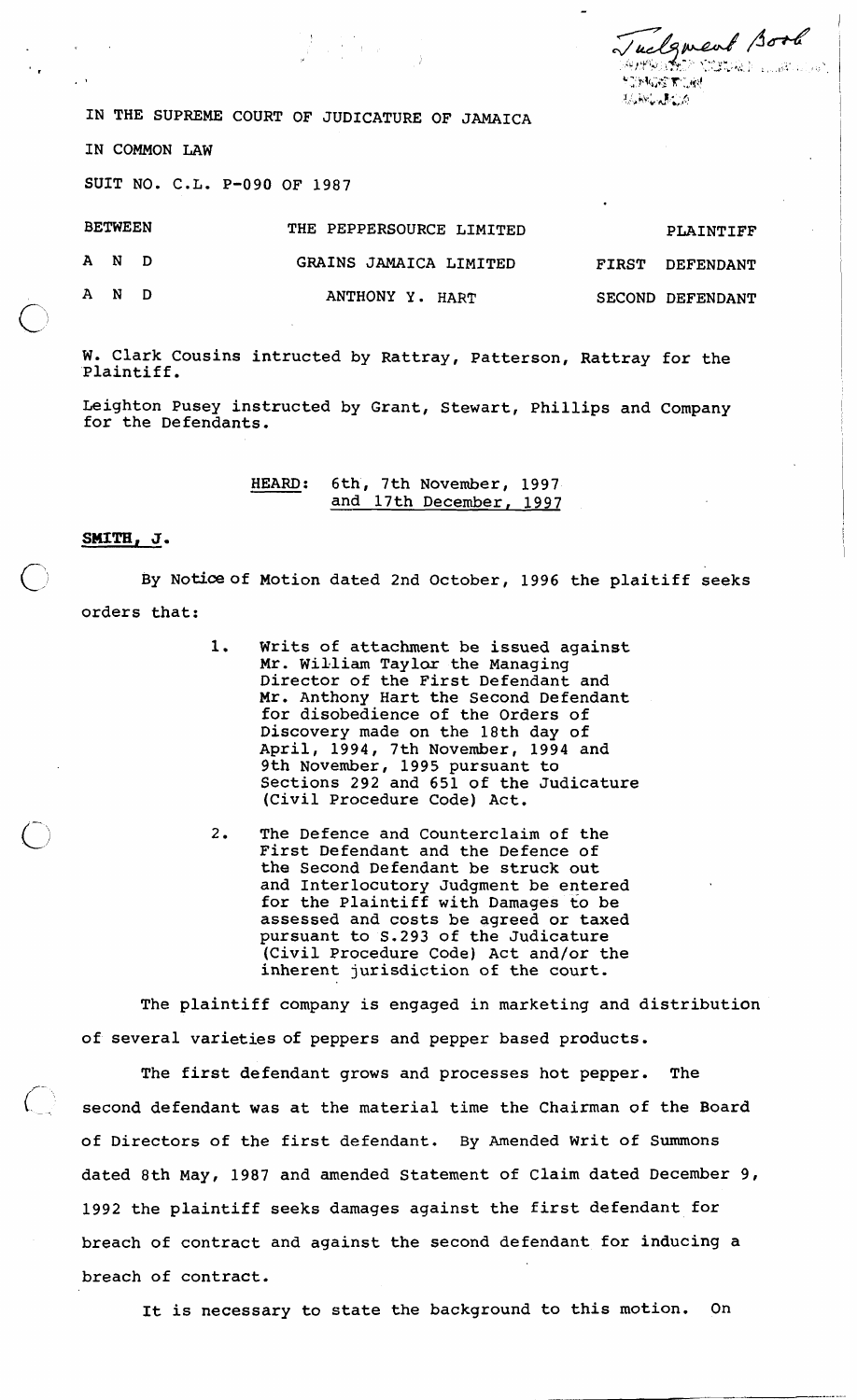On the 18th of April 1994 at the hearing of the Summons for Direction the Master ordered Discovery of Documents within 30 days of the Order.

On the 17th June, 1994 the plaintiff deliverd to the defendant its Affidavit of Documents. By appplication dated the 7th day of July, 1994 the plaintiff sought an Order to compel the defendant to comply with the Order for Discovery. Consequently the first defendant on the 19th July, 1994 filed an Affidavit of Documents. It would seem as if this was not accepted as in compliance with Order for Discovery because on the 7th day of November, 1994 on the application of the plaintiff W.A. James, J. ordered the Defendants to comply with the Order wihtin 30 days failing which the Defence and Counterclaim be struck out. The Defendants failed to comply within the time frame.

On the 6th December, 1994 they swore to an Affidavit of Documents filed it on the 8th and served the plaintiff with same on the 13th December, 1994.<br>On the 15th December, 1994 they filed a Summons seeking an

extension and enlargement of time within which to comply with Order of James, J. made on the 7th November, 1994. This summons was heard on the 6th and 9th November, 1995 and the application granted by the Master who ordered that the Affidavit of Documents sworn to on the 6th December, 1994 and served on the 13th be accepted as valid and in compliance with the Order of the Court.

Subsequently the plaintiff contacted Durkee Foods - S.C.M. Corporation, a manufacturer of hot pepper sauce with whom the plaintiff had a contract to supply peppers and who had dealings with the defendants.

In consideration for the plaintiff's releasing Durkee Foods from all claims arising out of its dealings and transactions with the defendants, Durkee Foods supplied the plaintiff with copies of documents relating to the sale of hot peppers to it by the Defendants.

 $\langle\, , \rangle$ 

Armed with these documents, the plaintiff, on the 2nd October, 1996 filed the Notice of Motion that is now before me. The plaintiff also on the 4th October, 1996 filed a further Affidavit of Documents wherein it listed the documents obtained from Durkee Foods and an affidavit exhibiting the documents in support of the Notice of Motion.

 $\mathbf{z}$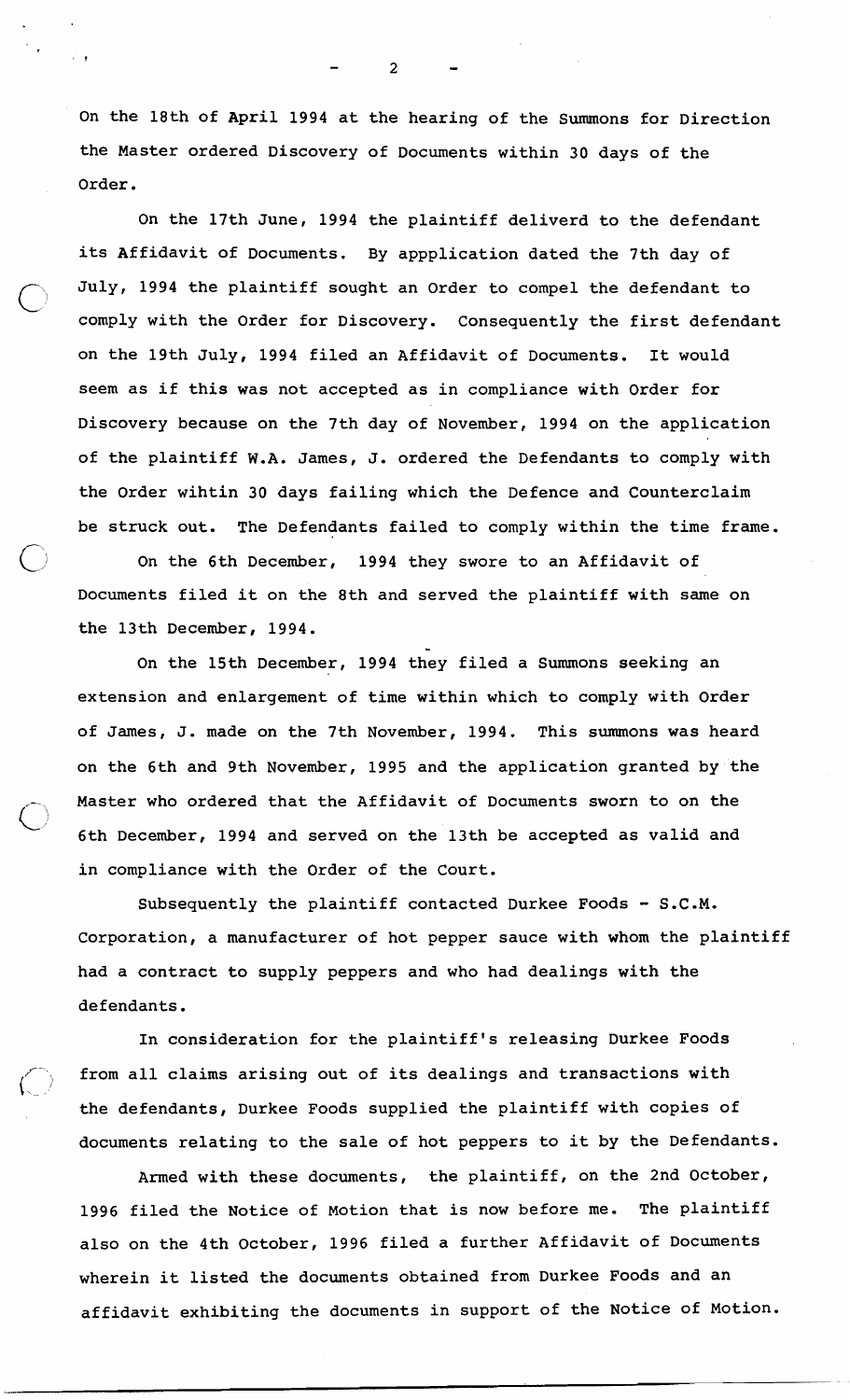In the latter the plaintiff contends that the defendants deliberately deceived the court by supression of material documents. On the 10th October, 1996 the then Senior Puisne Judge ordered the defendants to show cause why writs should not be issued.

The defendants in reply filed a further Affidavit of Documents. In this affidavit the defendants referred to the fact that the first defendant had at all times diclosed in its pleadings that it had a business relationship with Durkee Foods. This fact, the defendant  $s$ claim was not an issue between the parties. Paragraphs 8, 9 and 10 read as follows:

- "8. That the first defendant was not aware that the file in relation to Durkee Foods was relevant.
- 9. That on the request for Discovery and an Affidavit of Documents our Attorneys prepared the Affidavit of Documents from the files they had in their possession.
- 10. That at no time did our Attorneys request files in-relation to Durkee Foods. That I was not aware that the documents in relation to Durkee Foods were necessary to be disclosed."

This Affidavit was sworn to by Mr. William Taylor the Managing Director of the first defendant.

## Submissions

Mr. Clark Cousins for the plaintiff submitted that these documents went to the heart of the issues between the plaintiff and the defendants. He argued that Mr. Taylor the Managing Director of the first defendant cannot be believed when he said he was not aware that the file in relation to Durkee Foods was relevant. He contended that in the context of the several breaches by the defendants of the Orders of the Court, the evidence of Mr. Taylor in this regard is unacceptable. He referred to 55.292, 294 and 651 of the C.P.C., Halse Hall Ltd. et a1 v. Martina Robinson et a1 **15** J.L.R. **131;**  Caribbean General Insurance Ltd. v. Frizzell Insurance Brokers Ltd. T.L.R., Nov. 4. **1993** at **p. 544.** He asked the court for an Order in terms of paragraphs 1 and 2 of the Motion.

Mr. Pusey on the other hand submitted that the defendants had not failed to comply with the order of the court for discovery. He

 $\overline{3}$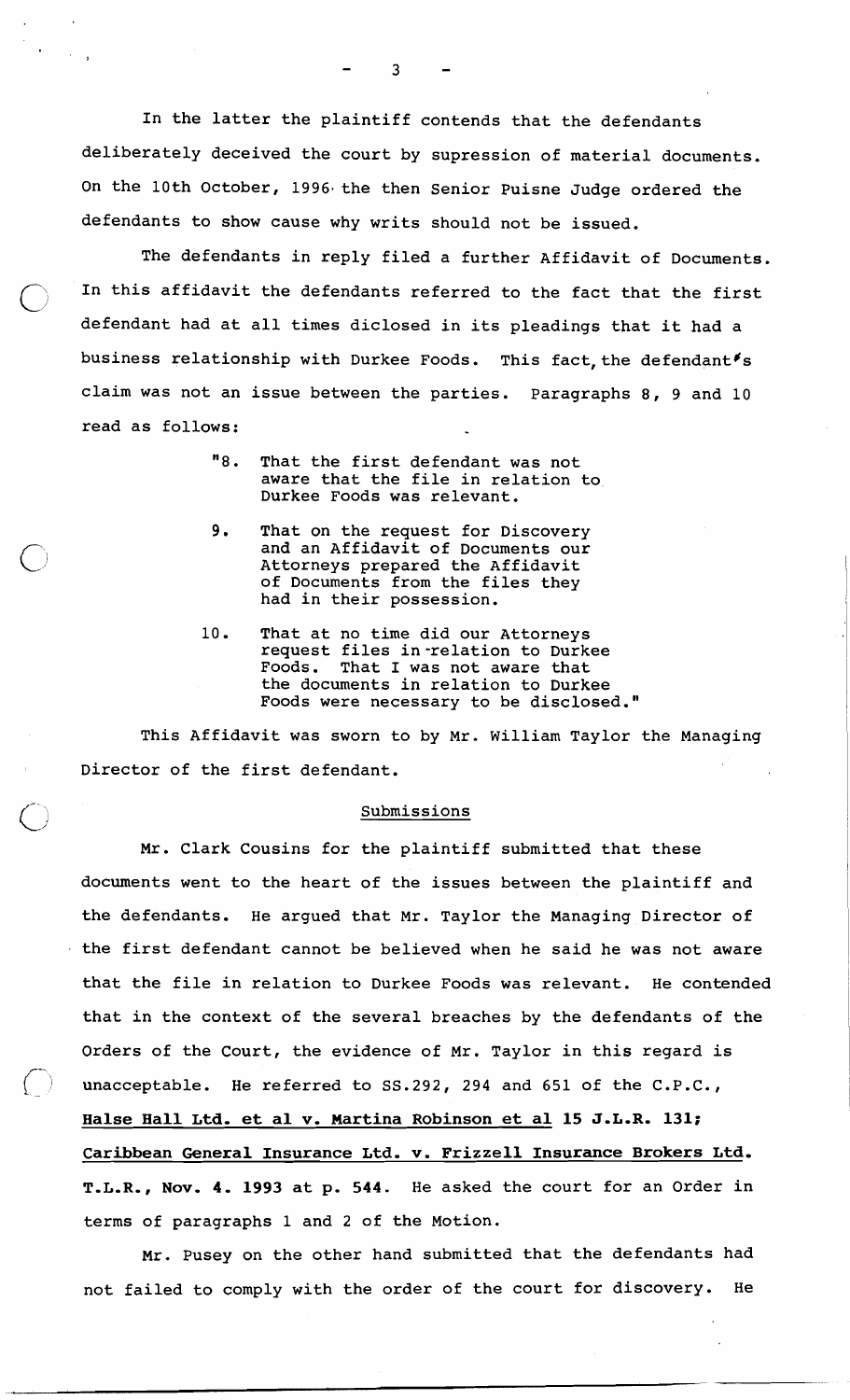contended that the various affidavits of documents filed were in compliance with the order of the court. Any insufficiency in such affidavit would not amount to a non-compliance, he argued. In support of this contention he referred to British Association of Glass Bottle Manufacturers Ltd. v. Nettleford [1911-131 All E.R. 622, Discovery and Interrogatories by Simpson, Bailey and Evans pp.183 and 191-195 and The Supreme Court practice 1995 Vol. 1 0.24r 16, inter alia. He submitted that the remedy available to the plaintiff is to apply to the court for a further and better list or affidavit.

Before considering whether or not the defendants have shown cause, having regard to the submissions made before me I am constrained to deal with the primary issue raised in the Notice of Motion.

It seems to me that the issue may be formulated as follows. Whether a party can properly move the court to issue writs of attachment and to strike out the pleadings of the other party where the list or affidavit is shown to be defective or insufficient in content by reason of the exclusion of discoverable documents.

Mr. Pusey is contending that this motion is misconceived, that the proper step to be taken is to apply for a further and better list or affidavit. Mr. Cousins argues that the stage for such an application had long past and that the issue before the court is whether there were repeated breaches of the court's order.

It seems to me that by virtue of the order of the Master made on the 9th November, 1995 granting the defendants an extension and enlargement of time within which to comply with the order of court for discovery and that the list or affidavit sworn to on the 6th December, 1994 be accepted as valid and in compliance with the Order of the court, the previous "repeated breaches" to which Mr. Cousins referred cannot be the subject of any complaint now. This court now can only consider/a complaint in respect of any defect in the list of the 6th December, 1994.

As a general rule the party's list of documents which is verified by affidavit is regarded as conclusive as to the possession by the party of documents relating to matters in issue in the action -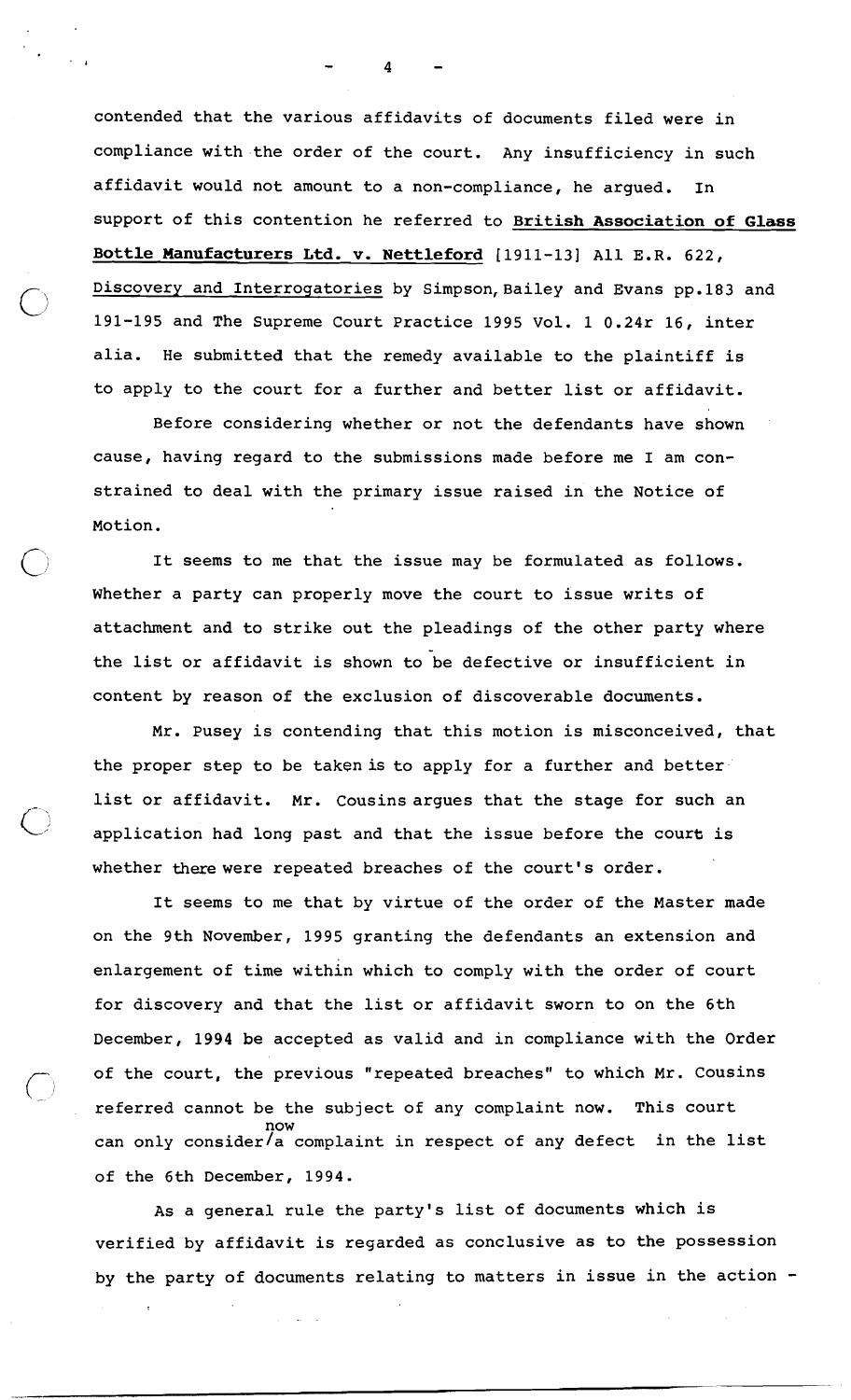See Discovery and Interrogatories (supra) at p.187 and Edmiston v. Br. Transport Commission 1956 1 Q.B. 191. This presumption, however, can be displaced if the court is satisfied that there are "reasonable grounds for being fairly certain" that there are other relevant. documents in the possession of the party which ought to have been discovered - British Association of Glass Bottle Manufacturers Limited v. Nettleford 1912 A.C. 709 at 714.

The following passage from Discovery and Interrogatories (supra) at p.191 is instructive:

> "When a party considers that its opponents's affidavit of discovery is insufficient in content the rules provide means for obtaining further and better discovery. The most important of these are the applications for mportant of these are the applications for<br>i) an order for further and better affidavit (i) an order for further and better affi<br>of documents, and (ii) the discovery of particular or specified documents. It is important to note that they are not mutually exclusive: one may be used before the other or, they may be used together.

The introduction of the specific discovery procedure was not intended to and does not limit or affect the power of the court to order a further affidavit in general terms, and particular discovery is certainly not a replacement for further and better discovery."

S. 292 of the Civil Procedure Code provides:

"If any party fails to comply with any order to answer interrogatories, or for discovery or inspection of documents he shall be liable to attachment.

He shall also, if a plaintiff, be liable to have his action dismissed for want of prosecution, and if a defendant to have his defence, if any, struck out.........

A party is only liable to attachment etc. if he "fails to comply with an order....." The question then is whether an insufficiency in content of the list or affidavit is a failure to comply.

I think not. Non compliance, to my mind, in the context of S.292, is where no list or affidavit is delivered or the list or affidavit delivered was not in proper form or did not appear to be made in good faith so that it could not fairly be described as a list or affidavit.

An insufficiency in content of list or affidavit made pursuant to an order for general discovery will not attract the highly penal provisions of sections 292 and 651 of the Civil Procedure Code. These penal provisions will only be invoked in the last resort where it seems clear that the party in default really intends not to comply

5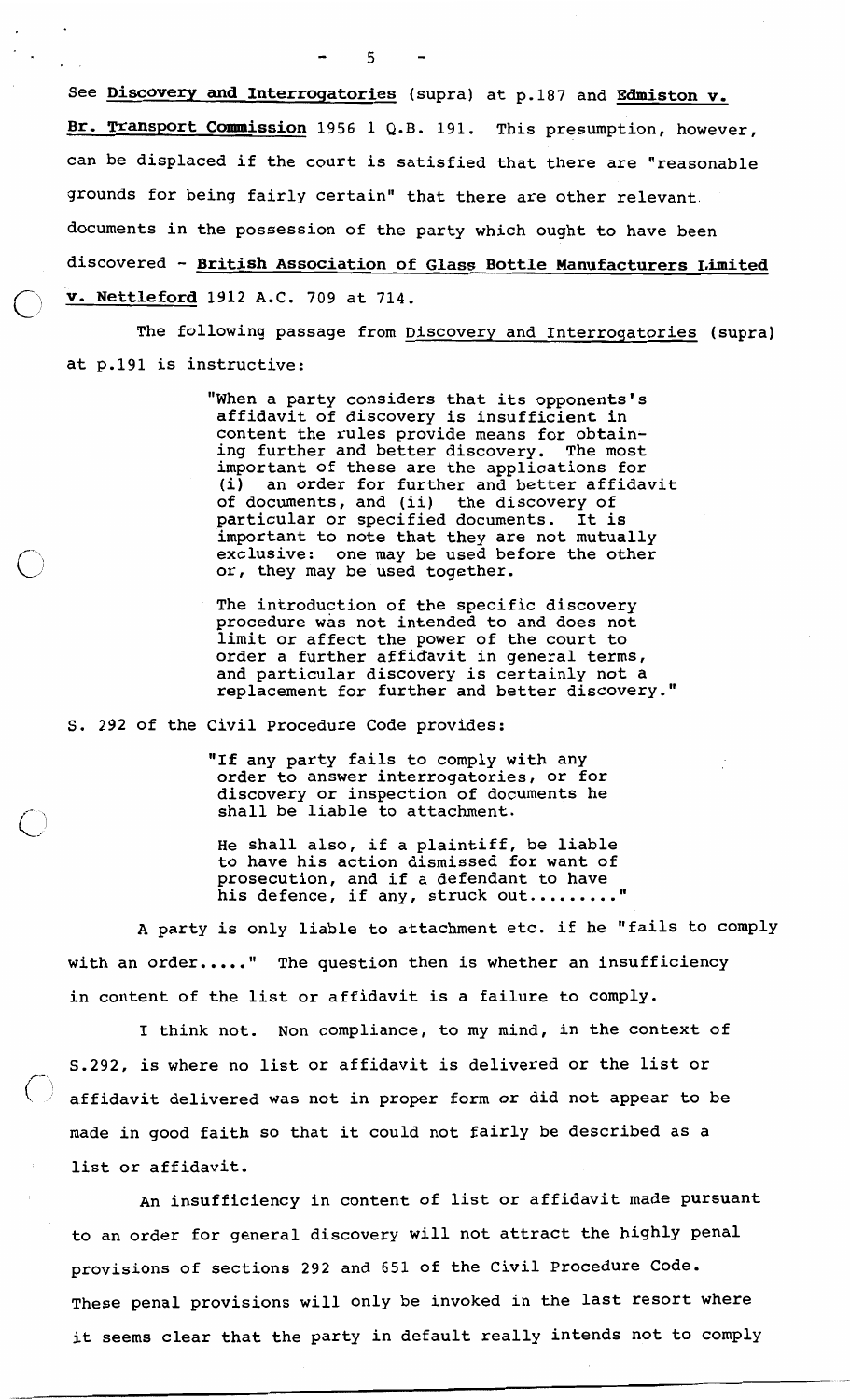with an order of the court - see Odgers on Civil Court Actions 24th Edition at p. 313.

It would seem therefore that where there is reasonable ground to believe that the list verified by affidavit is defective or insufficient in content the party on whom it is served should apply for an order for further and better affidavit and/or an order for particular discovery. Failure to comply with these orders will no doubt render the defaulting party liable to attachment or to have his action dismissed or defence struck out.

In the instant case the plaintiff did not follow this course, Instead,in the words of Mr. Clark Cousins, "by its own enterprise, the plaintiff<br>efforts and initiative"/obtained from Durkee, copies of documents in its possession relating to the sale of hot peppers to Durkee by the defendants. As said before the plaintiff claims that these documents prove conclusively that the defendants on at least three separate occasions deliberately deceived the court by the supression of material documents and by seeking and obtaining an order to accept the Affidavit of Documents sworn to by the Defendants as valid and in compliance with the Order of the court. He contends that the defendants fail to disclose these documents because they expose the breach of contract and the tortious interference with contract.

The Senior Puisne Judge no doubt was persuaded by the forceful and skilful argument of Mr. Clark Cousins and thus made the order for the defendants to show cause.

It is to this aspect of the matter that I must now turn. Incidentally the matter would normally have gone back before the Judge who made the order for cause to be shown. However this is not now possible on account of the retirement of the Judge.

## HAVE THE DEFENDANTS SHOWN CAUSE?

In the normal run of things the defendants would have relied on the advice of their attorneys-at-law as to what document would be relevant.

In paragraph 18 of their Defence the Defendants admitted that they shipped 40,000 pounds of Red Cayenne Peppers to Durkee Foods. No doubt this put the plaintiff on its enquiry.

ŕ.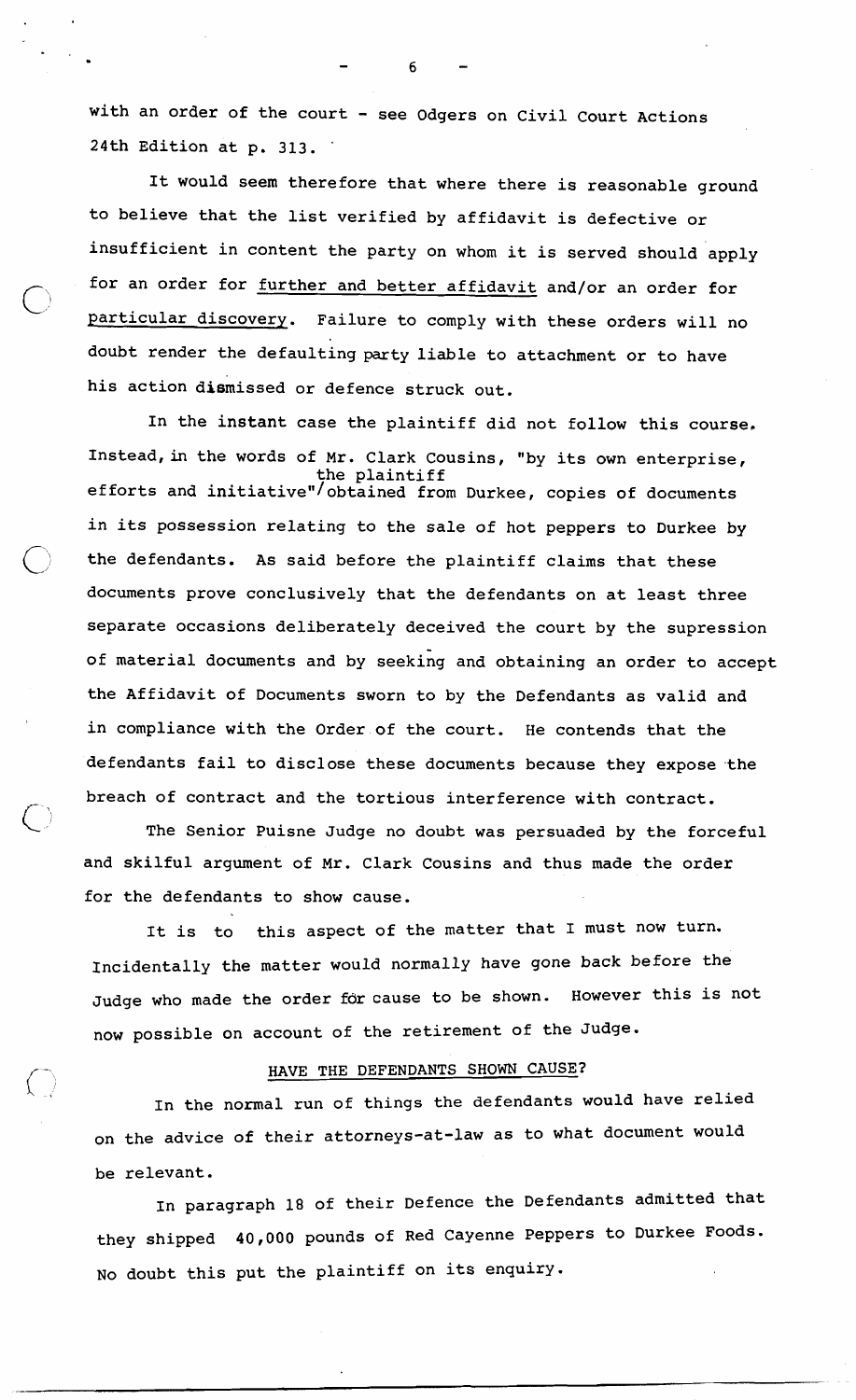The first defendant said in its affidavit dated 29th October, 1996 that it was not aware that the file in relation to Durkee Foods was relevant. Thus this file was not submitted to its attorneys-at-law.

The attorneys did not request the files in relation to Durkee Foods. If the attorneys were of the view that documents in relation to Durkee Foods might be necessary to be disclosed, it would be their duty to to request that the file be submitted to them.

From the evidence before me it does not seem to me that the defendants intended to deceive the court by the suppression of material documents.

The contention that their intention was to deceive the court would probably have some merit if no mention was made of the fact that the defendants had a business relationship with Durkee Foods.

Where the insufficiency is demonstrated by reference to the party's pleadings the court may go behind an affidavit of documents<br>- See eg. <u>Br. Association of Glass Bottle Manufacturers Limited v.</u> Nettleford. However before seeking the intervention of the court it seems to me that it would be appropriate for the plaintiff's attorneys-at-law, in light of the reference to Durkee Foods in the defendant's pleadings, to write the defendants asking them for discovery of documents in respect of their business relationships with Durkee Foods. If this was refused on the ground that they were not relevant, the plaintiff could seek an order of the court for further discovery since the ultimate determination of the ' question of relevance is one for the court on a consideration of the pleadings.

One should not be quick to impute to a party an intention to deceive merely because certain documents were not disclosed even if these documents were held to be relevant.

Before making such imputation the court must be satisfied that the defendants knew that the documents which were not disclosed were relevant and hid them.

I am firmly of the view that the defendants have shown cause why writs of Attachment should not be issued against them and'why their Defence and Counterclaim should not be struck out.

 $\overline{7}$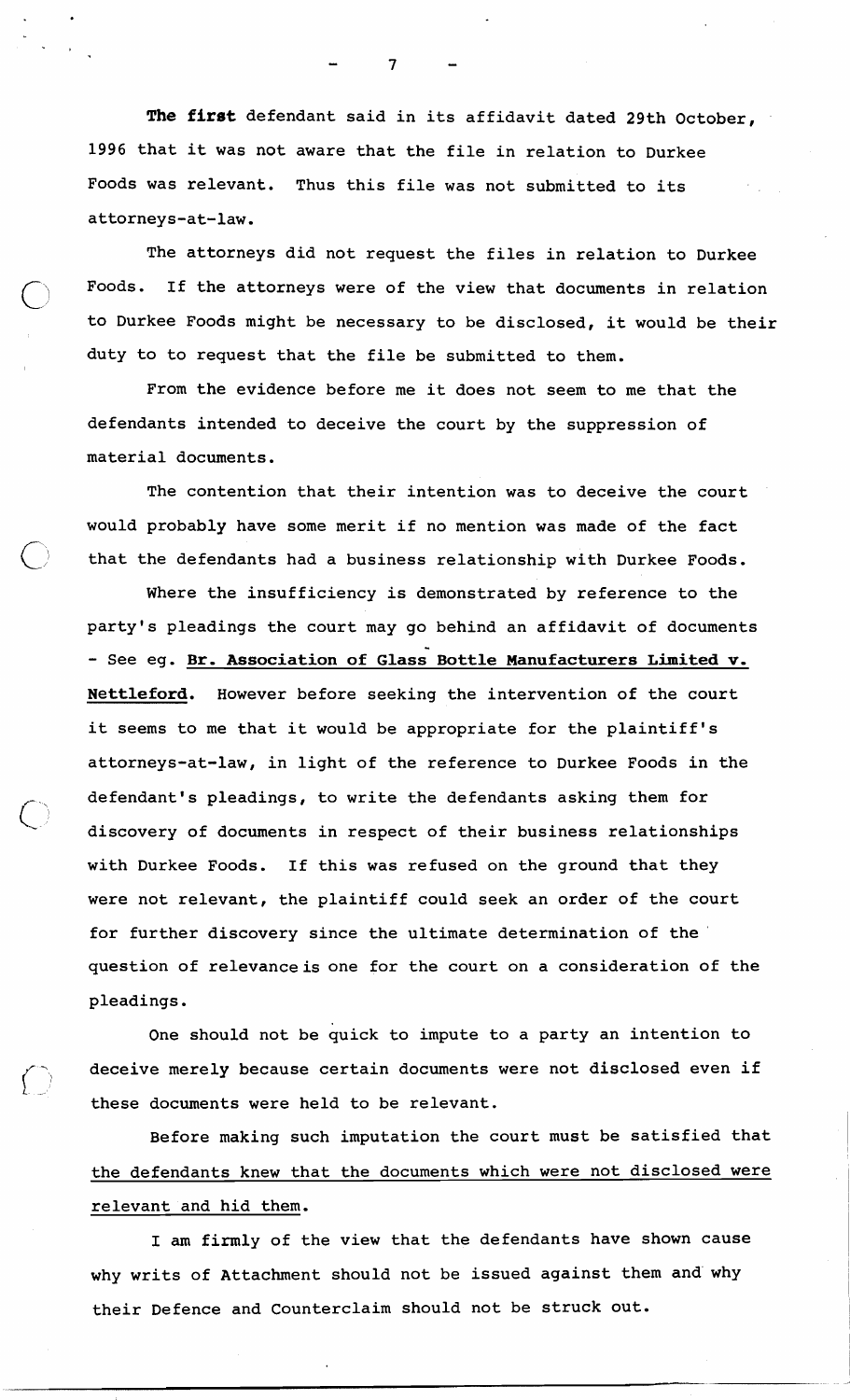Further, I would venture to think that the plaintiff having by its own enterprise obtained documents which it claims the defendants have deliberately omitted from the list, may not thereafter seek to have the defendant attached for such failure. This must be so since the purpose of attachment is to compel the defaulting party to comply with the court's order.

 $\mathbf{R}$ 

S. 651 provides:

 $\overline{\bigcap}$ 

"A judgment or order requiring any person to do any act other than the payment of money, or to abstain from doing any act, may be enforced by attachment. 

A person imprisoned under a writ of attachment may apply for his discharge by summons.............................. ........................................ and on the hearing of such summons, the court or Judge may discharge him either unconditionally or upon such terms as to his furnishing security for the performance of the judgment or order .................."

It is clear, in my opinion, that under S.651 attachment is issuable to enforce compliance and not merely to punish for contempt.

As the documents are now in the possession of the plaintiff, a writ of attachment pursuant to S.651 is in my view not issuable.

The case of **Halse Hall Limited v. Robinson and Others** (supra) in which the provisions of S.651 of the Civil Procedure Code were closely examined does not in my view support the contention of the plaintiff .

Mr. Clark Cousins further submitted that if the court is not of the view that writs of attachment should be issued that the court should at least strike out the defence on account of the defendant's persistent breaches. He referred to Caribbean General Insurance Ltd. **v.** Frizzell Insurance Brokers Ltd. The Times Law Reports November 4, 1993 at p.544.

In that case there were persistent breaches of peremptory Orders. The report does not give the details, however it seems that in that case therewas acomplete disregard of the orders of the court and also absence of excuse for such conduct. That was not a case of insufficiency in content of the list.

None of the cases cited by Mr. Clark Cousins deals with, the